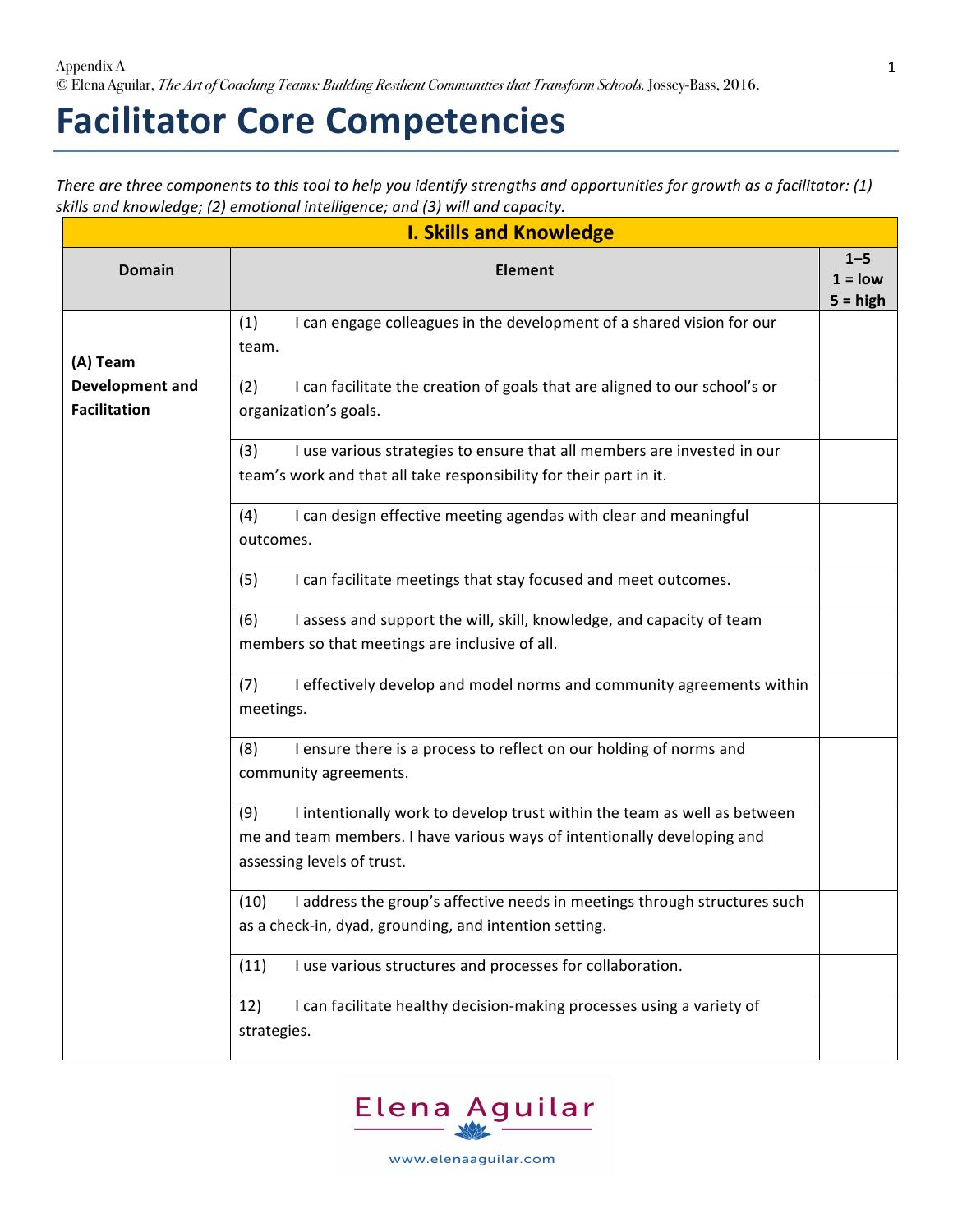© Elena Aguilar, *The Art of Coaching Teams: Building Resilient Communities that Transform Schools.* Jossey-Bass, 2016.

|                   | ana; <i>The Intelligues</i> Contains Danian Research Communities that Transform Schools, Jossey Bass, 2010 |
|-------------------|------------------------------------------------------------------------------------------------------------|
|                   | I apply knowledge of team development theories to make decisions about<br>(13)                             |
|                   | meetings and processes.                                                                                    |
|                   |                                                                                                            |
|                   | I apply knowledge of adult learning to design and lead learning activities.<br>(14)                        |
|                   | I use active listening effectively: I summarize and reflect back what's<br>(1)                             |
|                   | being said accurately.                                                                                     |
| (B) Communication |                                                                                                            |
|                   | I use a range of questions to promote open discussion and clarify issues.<br>(2)                           |
|                   |                                                                                                            |
|                   | I use structures to ensure equity of participation in meetings: I deal with<br>(3)                         |
|                   | disruptive or overly talkative group members and draw out quieter members of                               |
|                   |                                                                                                            |
|                   | the group.                                                                                                 |
|                   | I am aware of and can address dynamics of race, class, gender, and power<br>(4)                            |
|                   | in a group.                                                                                                |
|                   |                                                                                                            |
|                   | I can confront difficult issues and have hard conversations.<br>(5)                                        |
|                   |                                                                                                            |
|                   | I can model language that encourages accountability and solutions<br>(6)                                   |
|                   | instead of blame.                                                                                          |
|                   |                                                                                                            |
|                   | I can address deficit thinking and actions by moving others to more<br>(7)                                 |
|                   | productive, asset-focused language and action.                                                             |
|                   |                                                                                                            |
|                   | I can support others in questioning beliefs and examining the intended<br>(8)                              |
|                   | and unintended consequences of beliefs and actions.                                                        |
|                   |                                                                                                            |
|                   | I remain open and flexible to multiple options and points of view in order<br>(1)                          |
|                   | to challenge assumptions and beliefs.                                                                      |
| (C) Conflict and  |                                                                                                            |
| Commitment        | (2)<br>When there's unhealthy conflict, I seek to understand different                                     |
|                   | perspectives, I acknowledge views from all sides, and then I have strategies to                            |
|                   | redirect the energy towards our shared ideals.                                                             |
|                   |                                                                                                            |
|                   | I mediate, manage, and depersonalize unhealthy conflict between adults<br>(3)                              |
|                   | effectively.                                                                                               |
|                   |                                                                                                            |
|                   | I encourage divergent thinking, multiple perspectives, and productive<br>(4)                               |
|                   | conflict about ideas.                                                                                      |
|                   |                                                                                                            |
|                   | (5)<br>I intentionally develop peer-to-peer accountability.                                                |
|                   |                                                                                                            |
|                   | I hold others accountable for their actions.<br>(6)                                                        |
|                   |                                                                                                            |

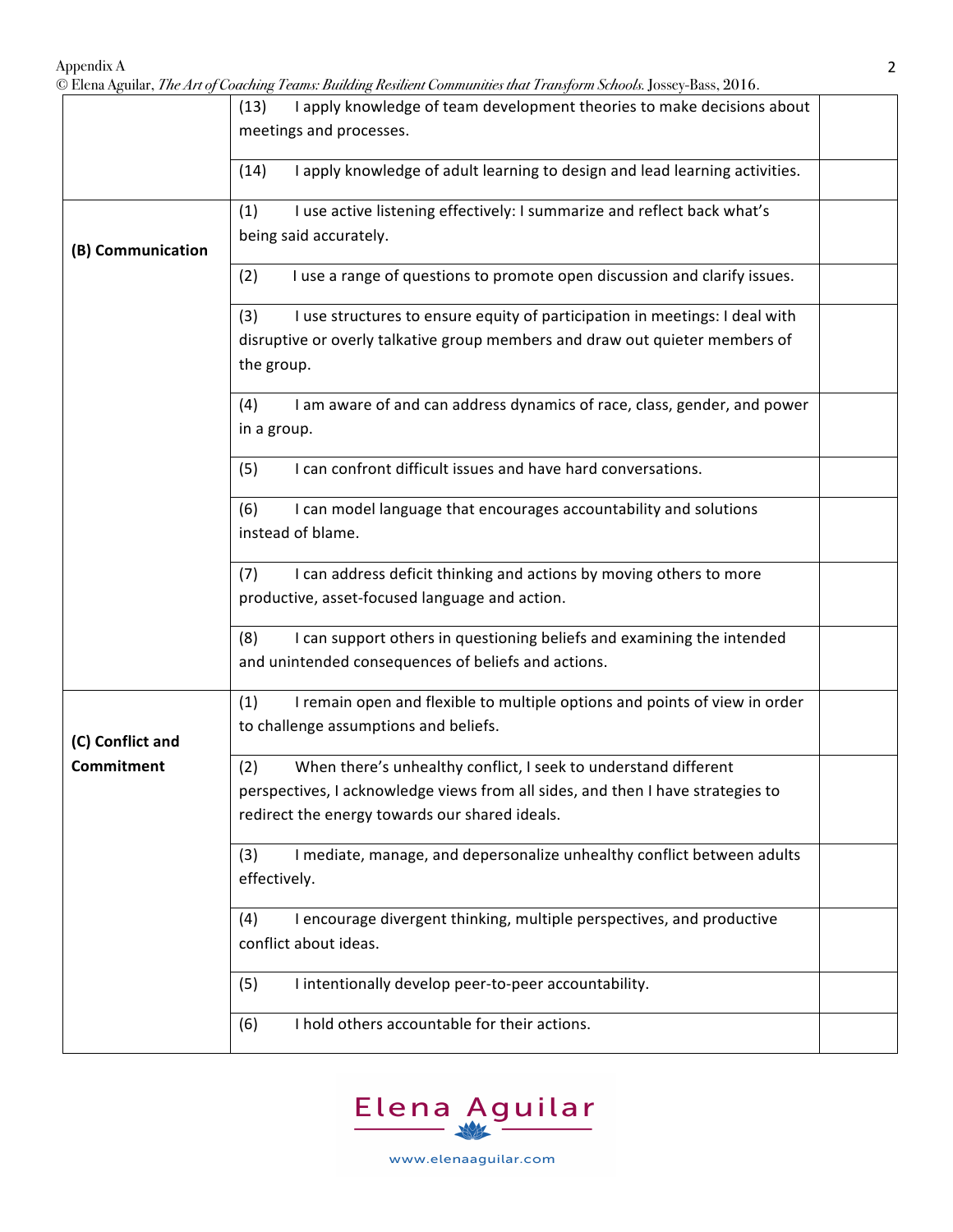Appendix A

© Elena Aguilar, *The Art of Coaching Teams: Building Resilient Communities that Transform Schools.* Jossey-Bass, 2016.

| <b>II. Emotional Intelligence</b> |                                                                                                                                                             |                                    |
|-----------------------------------|-------------------------------------------------------------------------------------------------------------------------------------------------------------|------------------------------------|
| <b>Domain</b>                     | <b>Element</b>                                                                                                                                              | $1 - 5$<br>$1 = low$<br>$5 = high$ |
| (D) Self-Awareness                | I recognize and am aware of my emotions, especially those that surface<br>(1)<br>when I'm facilitating a team.                                              |                                    |
|                                   | (2)<br>I am aware that my emotions are contagious.                                                                                                          |                                    |
|                                   | (3)<br>I recognize my strengths and limits. I know when I need to ask for help.                                                                             |                                    |
|                                   | (1)<br>I can establish a positive, calm climate for a meeting right from the start.                                                                         |                                    |
| (E) Self-Management               | (2)<br>I can manage my emotions-especially difficult ones-so that I can<br>effectively facilitate a team.                                                   |                                    |
|                                   | (3)<br>I have a range of strategies to help me manage the emotions that arise<br>from dealing with change, setbacks, and challenges.                        |                                    |
|                                   | I can choose appropriate emotional responses to situations and create<br>(4)<br>the space for others to choose appropriate responses.                       |                                    |
|                                   | (5)<br>I can be transparent about my emotions in appropriate times for the sake<br>of building a team and to model self-management.                         |                                    |
|                                   | I seek feedback on my leadership and facilitation; I adjust and change my<br>(6)<br>actions based on feedback.                                              |                                    |
|                                   | I can admit to mistakes, faults, and my own areas for growth as a way to<br>(7)<br>build trust and model emotional intelligence leadership skills.          |                                    |
|                                   | (8)<br>I persist in the face of adversity and am frequently described by others as<br>perseverant, resourceful, action oriented, committed, and passionate. |                                    |
|                                   | (9)<br>I honor obligations by following through, being responsible, and being<br>willing to be held accountable by others.                                  |                                    |
|                                   | I display optimism, confidence, and a positive, solutions-oriented<br>(10)<br>attitude.                                                                     |                                    |



www.elenaaguilar.com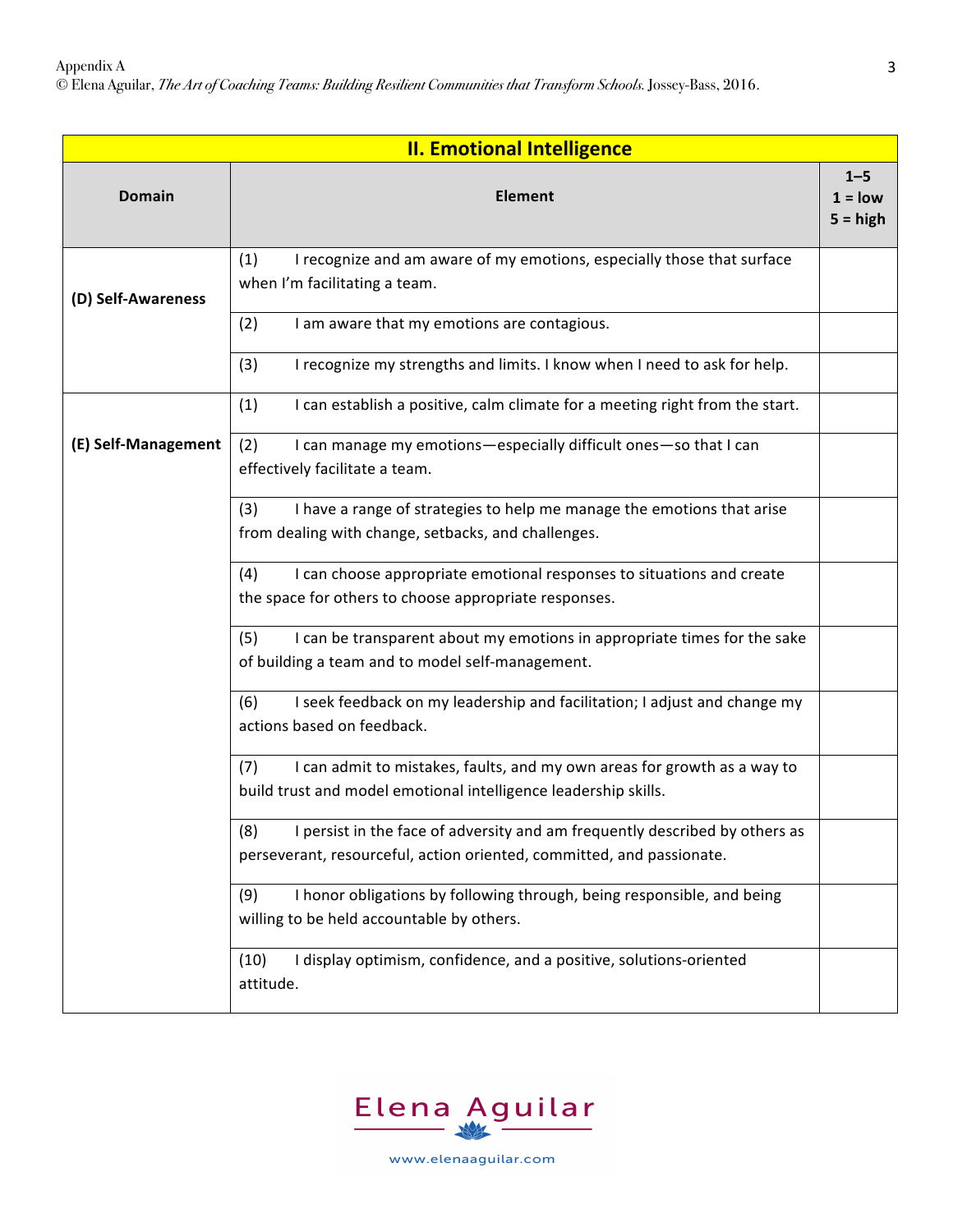Appendix A

|                      | © Elena Aguilar, <i>The Art of Coaching Teams: Building Resilient Communities that Transform Schools.</i> Jossey-Bass, 2016. |  |
|----------------------|------------------------------------------------------------------------------------------------------------------------------|--|
|                      | I demonstrate empathy authentically and regularly.<br>(1)                                                                    |  |
| (F) Social Awareness | I can sense the unspoken emotions of others.<br>(2)                                                                          |  |
|                      | (3)<br>I enable others to engage in self-reflection and evaluation, leading toward                                           |  |
|                      | greater individual and collective responsibility.                                                                            |  |
|                      | I recognize power relationships in the interactions of others and pay close<br>(4)                                           |  |
|                      | attention to how they impact an individual's participation in the group; I have                                              |  |
|                      | strategies to address power dynamics if they are negatively impacting the group.                                             |  |
|                      | (5)<br>I have various strategies for cultivating an emotional climate where                                                  |  |
|                      | everyone gets what he or she needs to be a contributing member of the group.                                                 |  |
|                      | I recognize the emotional undercurrents in a group, and I'm responsive to<br>(1)                                             |  |
| (G) Social           | the feelings and needs of others.                                                                                            |  |
| Management           | (2)<br>I model emotional self-management to manage the group.                                                                |  |
|                      | (3)<br>I use various strategies to enroll everyone in the group; I use these during                                          |  |
|                      | meeting times as well as at other times to get buy-in.                                                                       |  |
|                      | I am genuinely interested in developing every member of this group. I<br>(4)                                                 |  |
|                      | learn about everyone's strengths, goals, and areas for growth to do so.                                                      |  |
|                      | I can advocate for change even in the face of opposition. I've found<br>(5)                                                  |  |
|                      | effective ways to overcome barriers to change.                                                                               |  |



www.elenaaguilar.com